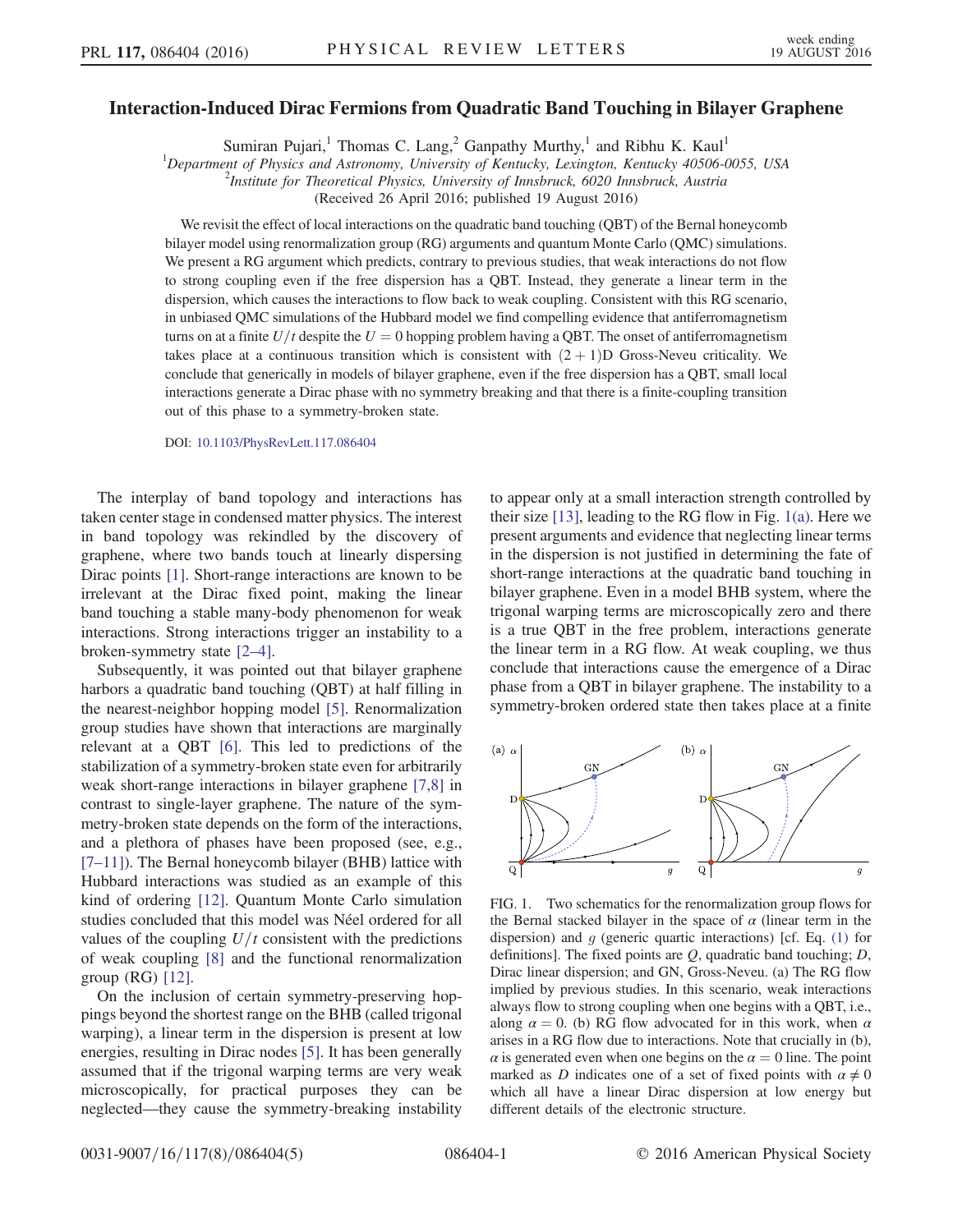strength of electron-electron interactions [cf. Fig. [1\(b\)](#page-0-0)]. Field theoretic arguments suggest that this transition, if continuous, would be of the Gross-Neveu (GN) type [\[2\]](#page-3-1). As a concrete test of our RG scenario, we present QMC simulations of the Hubbard interaction on the bilayer graphene lattice. We show that, despite the model having a QBT at  $U = 0$ , interactions cause Néel ordering only at a finite value of  $U_c \approx 2.6$ . The phase transition between the non-Néel and Néel phases is fully consistent with the GN universality class, consistent with Fig. [1\(b\)](#page-0-0).

RG argument.—In the absence of spin-orbit coupling, symmetries guarantee that two spin-degenerate low-energy bands touch at the  $K$  and  $K'$  points. Expanding around the K point, a symmetry-based study [\[5,8\]](#page-3-2) of allowed dispersions for the part quadratic in the fermionic operators Ψ of the Hamiltonian density has the following form up to second order in k:

<span id="page-1-0"></span>
$$
h^{(2)}(\mathbf{K} + \mathbf{k}) = \Psi_{\mathbf{K} + \mathbf{k}}^{\dagger} \{ \text{Re}[\phi(\mathbf{k})] \sigma^x + \text{Im}[\phi(\mathbf{k})] \sigma^y \} \Psi_{\mathbf{K} + \mathbf{k}},
$$
  

$$
\phi(\mathbf{k}) \equiv \alpha(k_x + ik_y) + \beta(k_x - ik_y)^2 + \mathcal{O}(k^3).
$$
 (1)

The crucial point for our study is that generically a linear term  $\alpha$  is allowed by symmetries. At quartic order,  $H^{(4)}$  has nine independent symmetry-allowed terms of the form  $\Psi^{\dagger} \Psi^{\dagger} \Psi \Psi$  with coupling constants  $g_i$   $(i \in [1, 9])$  [\[8\]](#page-3-6).<br>From the RG point of view, the quadratic hand tour

From the RG point of view, the quadratic band touching is a fixed point, called Q  $(\alpha, g_i = 0)$ , which has  $z = 2$ . Power counting shows  $\alpha$  is relevant at Q and the  $g_i$  are marginal—all other couplings are irrelevant [\[14\]](#page-3-8). A oneloop calculation finds that  $g_i$  are generically marginally relevant  $[7,8]$ ; Q is hence a multicritical point in the RG sense. We now ask how  $Q$  is affected when we add only  $q_i$ but no  $\alpha$  (this corresponds to adding interactions to a free dispersion with a true QBT). Wilsonian RG tells us that all terms that are allowed by symmetries will appear as we integrate high-energy degrees of freedom. Since no symmetry forces  $\alpha = 0$  in the dispersion for the Bernal stacked bilayer, it must be generated. Since at  $O$  the linear term is relevant and the interactions are only marginal, at weak coupling the linear term will always grow faster, and hence the RG flows will take us to a fixed point with Dirac fermions (see [\[15\]](#page-3-9) for more details). At this fixed point called D, interactions are irrelevant, and hence it is a stable phase of matter (just like in single-layer graphene). Once the  $g_i$  cross a finite order-one strength, they will eventually win over the generated  $\alpha$  and a flow to strong coupling will ensue. The separatrix between the flow to weak and strong coupling can flow to an intermediate coupling fixed point, the GN universality class—Fig. [1\(b\).](#page-0-0) We note that, in models with higher symmetry than the BHB, the QBT can be symmetry protected [\[6,16\]](#page-3-3), and then weak interactions will flow to strong coupling—Fig. [1\(a\)](#page-0-0) is the correct flow.

Hubbard model.—Although our RG arguments apply independently of the form of short-range interactions [\[14\]](#page-3-8), to provide a concrete lattice realization of our predicted emergence of the Dirac phase from the QBT we present a detailed numerical study of this phenomena in the Hubbard model on the Bernal stacked honeycomb bilayer. Defining the electron creation operator on sublattice  $A(B)$ , site i, spin  $\sigma$ , and layer  $\ell$  as  $a^{\dagger}_{i\sigma\ell}(b^{\dagger}_{i\sigma\ell})$ , the Hamiltonian takes the form [17] form [\[17\]](#page-4-0)

<span id="page-1-1"></span>
$$
H_{\text{BSB}} = -t \sum_{\langle ij \rangle \ell} a_{i\sigma\ell}^{\dagger} b_{j\sigma\ell} - t_{\perp} \sum_{i} a_{i\sigma2}^{\dagger} b_{i\sigma1} + \text{H.c.}
$$
  
+ 
$$
U \sum_{i,\ell} (a_{i\uparrow\ell}^{\dagger} a_{i\uparrow\ell} a_{i\downarrow\ell}^{\dagger} a_{i\downarrow\ell} + b_{i\uparrow\ell}^{\dagger} b_{i\uparrow\ell} b_{i\downarrow\ell}^{\dagger} b_{i\downarrow\ell}),
$$

$$
(2)
$$

where  $\langle ij \rangle$  are bipartite nearest neighbors on the honeycomb layers. We choose  $t = t_{\perp} = 1$ , fixed throughout the Letter (results for  $t/t_{\perp} \neq 1$  are presented in Ref. [\[15\]](#page-3-9)). This model has been studied previously, where it was found that for  $U/t > 3$  the model has Néel order. For  $U/t < 3$ , although no numerical evidence was found for the presence of Néel order in extrapolations of the order parameter, it was assumed based on RG calculations that the model was weakly Néel ordered [\[12\]](#page-3-5), supporting the RG flow in Fig. [1\(a\)](#page-0-0) on the  $\alpha = 0$  axis. We have already presented arguments that invalidate this conclusion and suggest that the correct RG flow for the Bernal stacked bilayer (BSB) is Fig. [1\(b\).](#page-0-0) To further back up our RG argument, we now present clear numerical evidence that, contrary to the conclusion of Ref. [\[12\],](#page-3-5)  $H_{BSB}$  has a finite coupling phase transition at which magnetism appears [\[18\].](#page-4-1)

To connect  $H_{BSB}$  with the long-wavelength description [Eq. [\(1\)\]](#page-1-0) with only t, t<sub>⊥</sub> hopping and  $U = 0$ , the system realizes Eq. [\(1\)](#page-1-0) with  $\alpha = 0$ , and a QBT arises described by the fixed point  $Q$ . Crucially, as noted earlier, there is no symmetry that protects  $\alpha = 0$ . Indeed, trigonal hopping of the form  $-t_3\sum_{\langle ij\rangle\sigma} b_{i\sigma 2}^{\dagger}a_{j\sigma 1}$  preserves the symmetries of<br>the bilayer and nonotheless has an  $\alpha$  term, which makes the the bilayer and nonetheless has an  $\alpha$  term, which makes the dispersion at low energies linear [\[5\].](#page-3-2)

We emphasize that all our simulations are carried out with  $H_{\text{BSB}}$  itself and with no  $t_3$  hopping. Thus,  $H_{\text{BSB}}$  can be thought of as lying along the  $\alpha = 0$  axis in Figs. [1\(a\)](#page-0-0) and [1\(b\)](#page-0-0). The two RG scenarios (a) and (b) make strikingly different predictions for the phase diagram of  $H_{\text{BSB}}$ . In scenario (a),  $H_{\text{BSB}}$  should flow to strong coupling even for arbitrarily small U, causing the system to Néel order for all U. In scenario (b), Néel order turns on at a finite order-one coupling through a relativistic quantum critical point. We now provide evidence using unbiased QMC simulations (the method used is reviewed in Ref. [\[19\]\)](#page-4-2) on  $H_{BSB}$  that, as argued above, RG scenario (b) is realized.

For  $U/t \gg 1$  we obtain the  $S = 1/2$  Heisenberg model on the BSB, which has Néel order [\[12\].](#page-3-5) We focus on the fate of the Néel order as  $U$  is weakened. In Fig. [2,](#page-2-0) we present data for the spin structure factor  $S_{AFM}(\mathbf{k}) \equiv \sum e^{i\mathbf{k}\cdot\mathbf{r}}/S(\mathbf{r}) \cdot S(\mathbf{0})$  where  $S(\mathbf{r}) = \sum [\mathbf{S}_{\infty}(\mathbf{r}) - \mathbf{S}_{\infty}(\mathbf{r})]$  $\sum_{\mathbf{r}} e^{i\mathbf{k}\cdot\mathbf{r}} \langle \mathcal{S}(\mathbf{r})\cdot\mathcal{S}(\mathbf{0})\rangle$ , where  $\mathcal{S}(\mathbf{r}) = \sum_{\ell} [\mathbf{S}_{\ell A}(\mathbf{r}) - \mathbf{S}_{\ell B}(\mathbf{r})]$ is the unit cell antiferromagnetic order parameter, for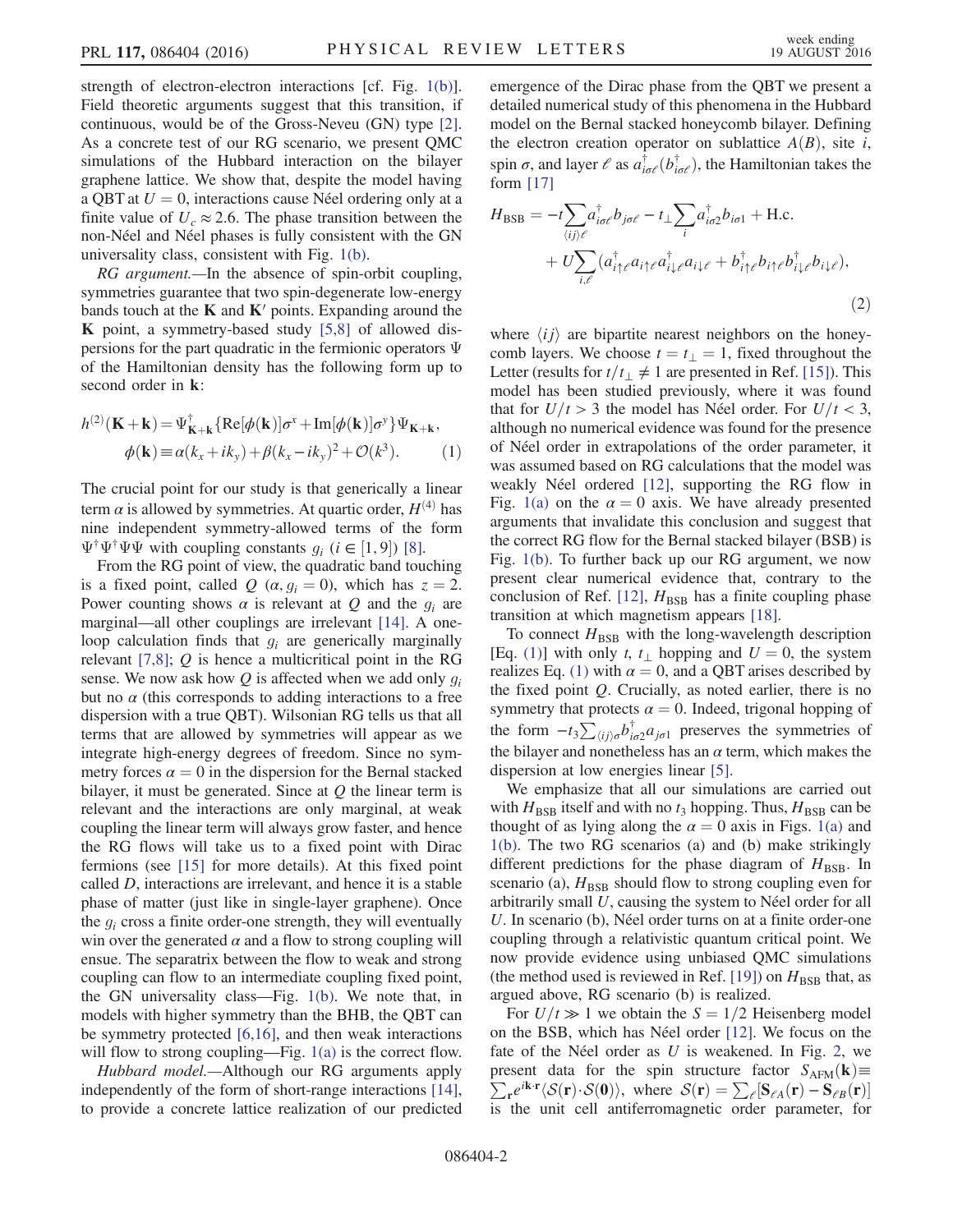<span id="page-2-0"></span>

FIG. 2. Structure factor  $S_{AFM}(\mathbf{k})$  and order parameter  $m^2$  data for  $H_{\text{BSB}}$  with  $t = t_{\perp} = 1$  (fixed throughout the Letter). In (a) and (b), we show the structure factor in **k** space for an  $L = 18$  lattice and its peak at Γ. Note the dramatic appearance of a Bragg peak structure as one changes from  $U = 2$  to  $U = 3$ , indicative of a phase transition. (c) Finite size scaling of the order parameter  $m^2 \equiv S_{AFM}(\Gamma)/L^2$ , showing a finite  $m^2$  for  $U = 3.6$  and 3.2 and then a dramatic suppression for smaller U.

various values of U. We expect a Néel-ordered state to have a Bragg peak in the spin structure factor at the  $\Gamma$  point. As shown in Fig. [2\(b\)](#page-2-0) for  $U = 3$ , this is indeed the case. We find in Fig. [2\(c\)](#page-2-0) that  $m^2 \equiv S_{\text{AFM}}(\Gamma)/L^2$  versus  $1/L$ extrapolates to a finite value, indicating the divergence of the Bragg peak height as expected. As shown in Fig. [2\(b\)](#page-2-0), at  $U = 2$  the peak gets rounded out. Consistent with this rounding out, we find in Fig. [2\(c\)](#page-2-0) that  $m<sup>2</sup>$  appears to extrapolate to zero in the thermodynamic limit for small U, indicative of a phase transition.

<span id="page-2-3"></span>To study the long-distance ordering quantitatively rather than extrapolate  $m^2$  (which is notoriously hard when  $m^2$  is small [\[20\]](#page-4-3)), we study the correlation ratio  $R_{m^2}$  of the structure factor at the ordering momentum (the Bragg peak) and the momentum closest to it,  $\mathbf{b}/L$  (b is the shortest reciprocal lattice vector):

$$
R_{m^2} = 1 - \frac{S_{\text{AFM}}(\Gamma + \mathbf{b}/L)}{S_{\text{AFM}}(\Gamma)}.
$$
 (3)

This quantity scales to 1 in an ordered phase, scales to 0 in a phase disordered phase, and crosses at a universal value for different  $L$  at a quantum critical point, providing a sensitive numerical test for magnetic ordering [\[21\].](#page-4-4) The data in Fig. [3](#page-2-1) show a crossing at a value of  $U_c \approx 2.5$  and do not drift significantly on all but the smallest lattices, providing strong evidence for a finite-coupling phase transition (see [\[15\]](#page-3-9) for more details).

Field theoretic arguments suggest that the transition between the Dirac phase and the Néel phase should be in the GN universality class. The key hallmarks of this kind

<span id="page-2-1"></span>

FIG. 3. Correlation ratio  $R_{m^2}$  [Eq. [\(3\)\]](#page-2-3) close to the phase transition. The inset has a broad range of U showing how  $R_{m^2}$ reaches its asymptotes of 0 in the nonmagnetic phase and 1 in the magnetic phase. At a continuous transition,  $R_{m^2}$  is expected to be volume independent and cross at a universal value. The main panel show an enlargement close to the critical point. The crossing point is at  $U_c \approx 2.5$  with very small drifts on the largest system sizes.

of transition are the gap in the Dirac fermions and the onset of magnetism take place at the same value of U and the emergence of Lorentz invariance or  $z = 1$  scaling. To test for these features, we study the collapse of the magnetic data ( $m^2$  and  $R_{m^2}$ ) and single-particle gap  $\Delta_{\rm SD}$ , close to the transition. We extract  $\Delta_{\text{sp}}$  from the decay of the imaginary time-displaced Green function using standard methods [\[22,23\]](#page-4-5). We collapse the magnetic data in Fig. [4,](#page-2-2) with the scaling forms  $m^2 = L^a \mathcal{F}_{m^2} [L^{1/\nu} (U - U_c)/U_c]$  and  $R_{m^2} =$ <br> $\mathcal{F} = [L^{1/\nu} (U - U_c)/U_c]$  since the *P*<sub>c-p</sub>hos no scaling  $\mathcal{F}_{R_m^2}[L^{1/\nu}(U-U_c)/U_c]$ , since the  $R_{m^2}$  has no scaling<br>dimension Compared in windows for the nonprotein that dimension. Corresponding windows for the parameters that give acceptable collapses are  $U_c = 2.6(1)$ ,  $\nu = 0.9(2)$ , and

<span id="page-2-2"></span>

FIG. 4. Collapse of the magnetic data  $m^2$  and  $R_{m^2}$  close to the critical point. Parameters used for the collapse are  $U_c = 2.6$ ,  $\nu = 0.9$ , and  $a = 0.3$ .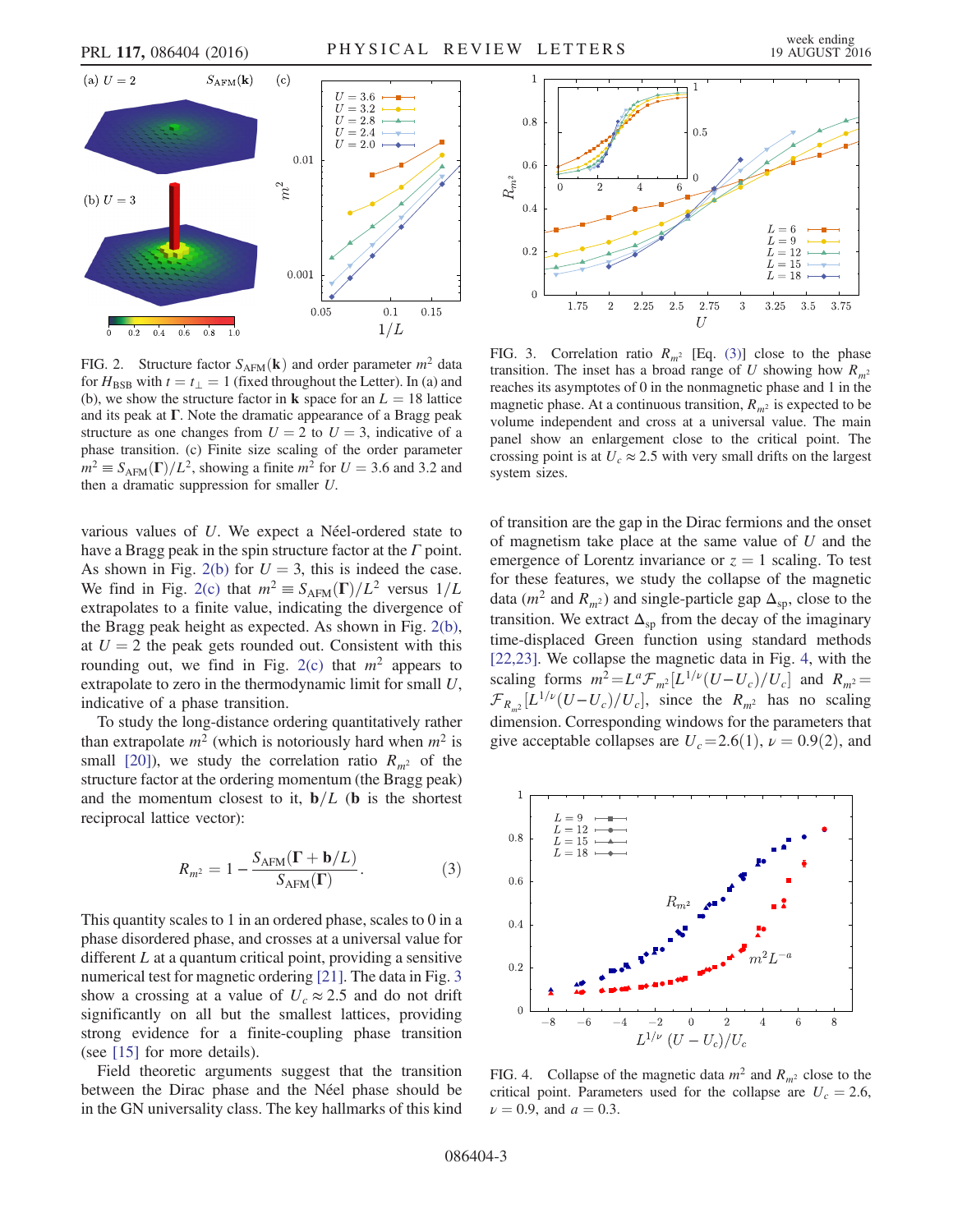<span id="page-3-10"></span>

FIG. 5. The collapse of the single-particle gap  $L\Delta_{\text{sp}}$  close to the phase transition with the same critical parameters as in Fig. [4](#page-2-2) and  $z = 1$ . The inset shows the single-particle gap  $L\Delta_{\text{sp}}$  as a function of U which exhibits a crossing at a coupling of  $U_c \approx 2.5$ , consistent with the expected scaling form with  $z = 1$ .

 $a = 0.3(1)$ . For the gap, using a standard finite-size scaling ansatz, we expect  $\Delta_{\rm sp} = L^{-z} \mathcal{F}_{\Delta} [L^{1/\nu} (U - U_c) / U_c]$ . We have verified that our data are consistent with this ansatz have verified that our data are consistent with this ansatz with the values of the parameters extracted from the collapse for  $R_{m^2}$  and  $m^2$ , and  $z = 1$  in Fig. [5](#page-3-10). Independently, we obtain acceptable collapses for  $\Delta_{\text{sp}}$ for the ranges  $U_c = 2.5(2)$ ,  $\nu = 1.0(2)$ , and  $z = 0.9(2)$ . The inset in Fig. [5](#page-3-10) shows our data for  $L\Delta_{\text{sp}}$  versus U which should cross at the critical point if  $z = 1$ . We see a crossing in our data which is consistent with the crossings of  $R_{m^2}$ , indicating the existence of a single transition at which both the magnetization turns on and the Dirac fermions get a mass. This is compelling evidence that the transition has  $z = 1$ , in contrast to the  $z = 2$  scaling at the Q fixed point. Taken together, the identification of the quantum critical point with the GN class provides further evidence that  $H<sub>BSB</sub>$  realizes the RG flow shown in Fig. [1\(b\)](#page-0-0).

We emphasize that our RG flow [Fig. [1\(b\)](#page-0-0)] is only schematic: The point marked as  $D$  is used to describe collectively fixed points with a linear dispersion but which differ in the number and location of the Dirac cones. Even though we have provided strong evidence for a linear dispersion, we are unable to resolve from our QMC simulations which of these fixed points is realized in  $H_{\text{BSB}}$ . Our focus here has been on the phase diagram when  $\alpha = 0$  in the microscopic model; i.e., the free problem has a QBT, such as in  $H_{BSB}$ . The evolution of the phase diagram with an explicit trigonal warping term in  $H_{\text{BSB}}$  and a more detailed study of the electronic structure will be presented separately.

Our results have important implications for the interpretation of experiments on bilayer graphene. Short-range interactions are the correct model for the experiments in the presence of screening. In this situation, our finding implies that symmetry breaking is not an immediate consequence of interactions, contrary to what has generally been assumed. Indeed, bilayer graphene responds to interactions in much the same way as the single layer: Symmetry breaking will set in only at a finite coupling strength. Making the widely accepted assumptions that interactions are weak and trigonal warping is absent or even weaker, our results predict that bilayer graphene with screened interactions will be in a Dirac phase without any symmetry breaking. We emphasize, however, that while our RG argument applies independently of the form of the short-range interactions, it does not go through in the presence of long-range Coulomb interactions, which by power counting are relevant at the QBT fixed point and hence can plausibly cause a weak coupling instability. Interestingly, this last fact implies that the symmetry breaking that has been detected in the experiment on suspended bilayer graphene is likely a consequence of the long-range tail of the Coulomb interactions [\[24](#page-4-6)–26].

We thank F. Assaad, C.L. Kane, C. Honerkamp, A. C. Potter, O. Vafek, S. Wessel, A. Vishwanath, and K. Yang for useful discussions. We acknowledge NSF DMR-1056536 (S. P. and R. K. K.), NSF DMR-1306897 (G. M.), U.S.–Israel BSF 2012120 (G. M.) for financial support, and NSF XSEDE DMR-150037, SuperMUC at Leibniz Supercomputing Centre and JURECA at Jülich Supercomputing Centre (JSC) for generous computer allocations.

- <span id="page-3-0"></span>[1] A. H. Castro Neto, F. Guinea, N. M. R. Peres, K. S. Novoselov, and A. K. Geim, [Rev. Mod. Phys.](http://dx.doi.org/10.1103/RevModPhys.81.109) 81, 109 [\(2009\).](http://dx.doi.org/10.1103/RevModPhys.81.109)
- <span id="page-3-1"></span>[2] I. F. Herbut, Phys. Rev. Lett. 97[, 146401 \(2006\)](http://dx.doi.org/10.1103/PhysRevLett.97.146401).
- [3] Z. Y. Meng, T. C. Lang, S. Wessel, F. F. Assaad, and A. Muramatsu, [Nature \(London\)](http://dx.doi.org/10.1038/nature08942) 464, 847 (2010).
- <span id="page-3-2"></span>[4] S. Sorella, Y. Otsuka, and S. Yunoki, Sci. Rep. 2[, 992 \(2012\).](http://dx.doi.org/10.1038/srep00992)
- [5] E. McCann and V. I. Fal'ko, [Phys. Rev. Lett.](http://dx.doi.org/10.1103/PhysRevLett.96.086805) 96, 086805 [\(2006\).](http://dx.doi.org/10.1103/PhysRevLett.96.086805)
- <span id="page-3-3"></span>[6] K. Sun, H. Yao, E. Fradkin, and S. A. Kivelson, *[Phys. Rev.](http://dx.doi.org/10.1103/PhysRevLett.103.046811)* Lett. **103**[, 046811 \(2009\)](http://dx.doi.org/10.1103/PhysRevLett.103.046811).
- <span id="page-3-6"></span><span id="page-3-4"></span>[7] O. Vafek and K. Yang, Phys. Rev. B **81**[, 041401 \(2010\).](http://dx.doi.org/10.1103/PhysRevB.81.041401)
- [8] O. Vafek, Phys. Rev. B **82**[, 205106 \(2010\)](http://dx.doi.org/10.1103/PhysRevB.82.205106).
- [9] F. Zhang, H. Min, M. Polini, and A. H. MacDonald, [Phys.](http://dx.doi.org/10.1103/PhysRevB.81.041402) Rev. B 81[, 041402 \(2010\).](http://dx.doi.org/10.1103/PhysRevB.81.041402)
- [10] R. Nandkishore and L. Levitov, [Phys. Rev. Lett.](http://dx.doi.org/10.1103/PhysRevLett.104.156803) 104, [156803 \(2010\).](http://dx.doi.org/10.1103/PhysRevLett.104.156803)
- [11] Y. Lemonik, I. L. Aleiner, C. Toke, and V. I. Fal'ko, [Phys.](http://dx.doi.org/10.1103/PhysRevB.82.201408) Rev. B 82[, 201408 \(2010\).](http://dx.doi.org/10.1103/PhysRevB.82.201408)
- <span id="page-3-5"></span>[12] T. C. Lang, Z. Y. Meng, M. M. Scherer, S. Uebelacker, F. F. Assaad, A. Muramatsu, C. Honerkamp, and S. Wessel, Phys. Rev. Lett. 109[, 126402 \(2012\).](http://dx.doi.org/10.1103/PhysRevLett.109.126402)
- <span id="page-3-7"></span>[13] V. Cvetkovic, R. E. Throckmorton, and O. Vafek, [Phys. Rev.](http://dx.doi.org/10.1103/PhysRevB.86.075467) B 86[, 075467 \(2012\).](http://dx.doi.org/10.1103/PhysRevB.86.075467)
- <span id="page-3-8"></span>[14] Our RG argument assumes the model under study has particle-hole symmetry. This symmetry is present in all bipartite models of graphene systems including the  $H_{\text{BSB}}$ studied here [Eq. [\(2\)\]](#page-1-1).
- <span id="page-3-9"></span>[15] See Supplemental Material at [http://link.aps.org/](http://link.aps.org/supplemental/10.1103/PhysRevLett.117.086404) [supplemental/10.1103/PhysRevLett.117.086404](http://link.aps.org/supplemental/10.1103/PhysRevLett.117.086404) for more